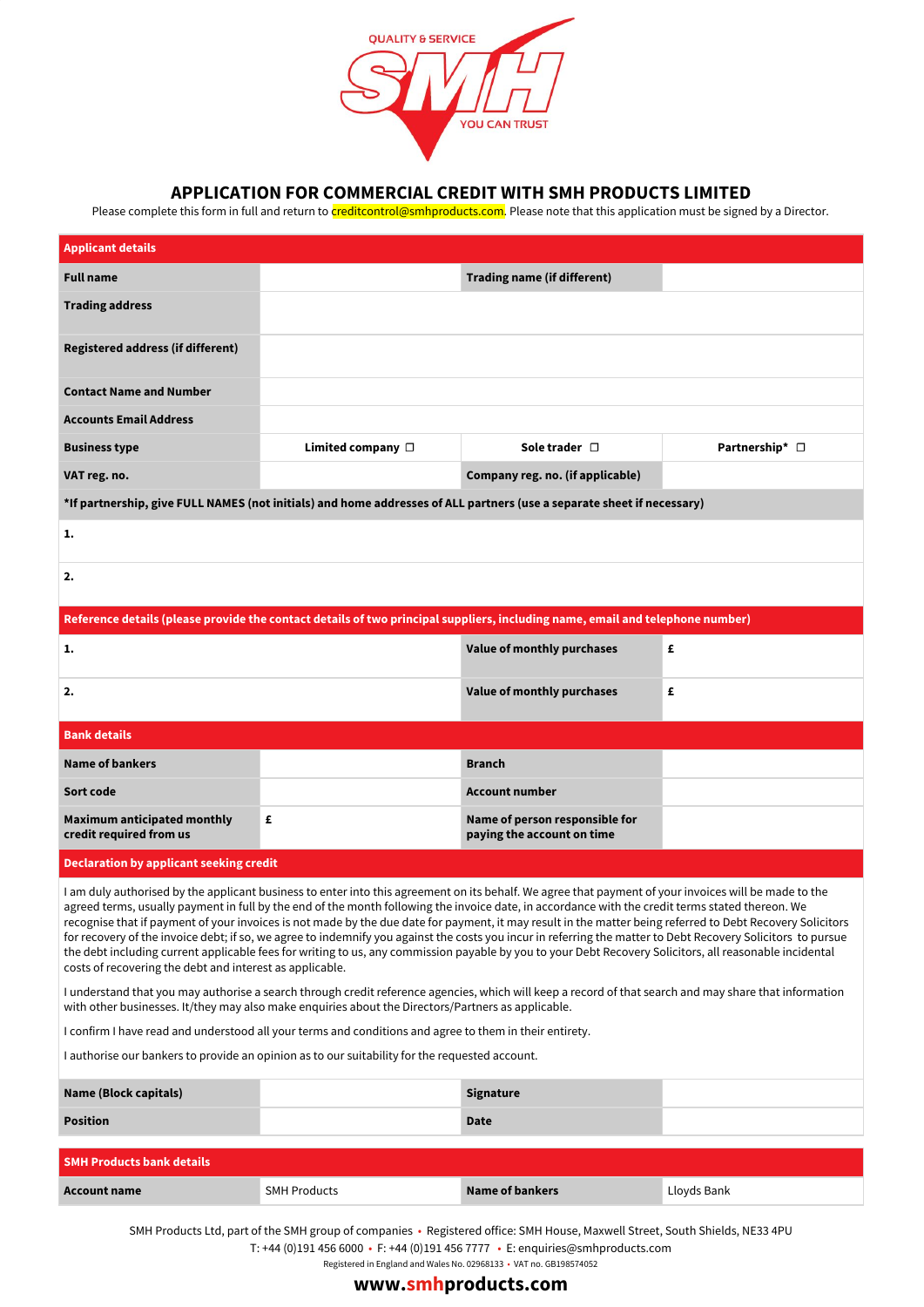# **SMH Products Ltd and our associated and subsidiary companies**

**General conditions for sale and hiring goods**

| Sort code                                                                                                                                                                                                                                                                                   | $30 - 15 - 99$                                                                                        | Account number                                                                                                                                                                                                | 00071357                                                                                                                                                                                                   |  |
|---------------------------------------------------------------------------------------------------------------------------------------------------------------------------------------------------------------------------------------------------------------------------------------------|-------------------------------------------------------------------------------------------------------|---------------------------------------------------------------------------------------------------------------------------------------------------------------------------------------------------------------|------------------------------------------------------------------------------------------------------------------------------------------------------------------------------------------------------------|--|
| these conditions and all other details regarding your agreement with us.<br>We (us): SMH Products Ltd and or associated and subsidiary companies.<br>You: individual, firm, company or other organisation hiring or buying goods from us.                                                   | 1. Definitions: Contract: the on hire note, delivery note, price lists, any document (s) that set out | unless you have our written permission.<br>without our written permission.                                                                                                                                    | 10. Where hire goods are placed: The hired goods must not be moved from any site agreed by us<br>11. Rehiring etc.: The plant or any part thereof shall not be rehired, sub let or lent to any third party |  |
| These conditions override any terms and conditions you may have put forward, unless we have<br>agreed to any other conditions in writing. These conditions do not affect your rights as a person<br>dealing as a consumer, not for business purposes. English law will govern the contract. |                                                                                                       | 12. Limits of our liability<br>a. All times quoted for delivering or collecting goods are approximate.<br><b>b.</b> We will not be liable for any delays in delivery or collection of goods howsoever caused. |                                                                                                                                                                                                            |  |

#### **2.** Our charge

**a. Charges for hiring goods:** You must pay the hire charges shown in the price list unless agreed in writing, equipment charges do not include accessories and consumables, you must pay extra for all accessories and consumables including filters taken in conjunction with hire equipment, accessories and consumables are sales items only. You must pay for all delivery and collection charges, packing and VAT. Prices quoted exclude VAT. Hire charges are due for the entire period you have the goods including weekends and public holidays.

Minimum hire period one week, thereafter per day, day rate 1/5th weekly rate. Where prices for longer hire periods have been agreed and goods are returned earlier than agreed, the full agreed hire period will be charged for.

- Hire charges will start from the date shown in the contract until; ■ you have returned the goods to us as supplied, in a clean and useable condition
- 
- we have issued a final invoice showing all charges
- 24 hours notice is required to off-hire the goods, provided this is a weekday we will normally collect the goods the next working day (Mon-Fri). These hire conditions continue until we have collected the goods, provided we have given you an off-hire number.

You will be responsible for the good until they are returned to us.

An off-hire number, telephone, e-mail or fax advice of termination of the hire does not represent the termination of the hire; the hire is only termination when the goods have been returned to SMH in the same condition as supplied. You must pay all charges owed when requested by us.

**b. Payment terms for buying goods:** If we have agreed in writing to allow you a monthly account, you must pay all 0of our invoices in full by the end of the month following the invoice date. If you do not have a monthly account you must pay us when you place your order or when the goods are delivered, if we have agreed this with you. You must pay all other charges within 7 days of the month end, on a monthly basis or at the time the hire ends.

**c. Interest and other charges:** If you do not pay any amount when it is due we will add interest to the<br>overdue amount each date at a rate equal to 8% above Lloyds Bank PLC's base rate at the time. **3. Delivery and collection charges:** You must pay us any agreed charges for delivery or collection of

the goods. If we quote carriage charges, these are one way only; these cover the time needed to load or unload our vehicle at the address you have specified. You must pay extra for any further time you cause us to spend, including if we try to follow your instructions for delivery or collection of goods but are unable to do so because of your actions or failure to act. You must pay extra for us to collect the goods at the end of the hire. No deliveries will be made to unattended sites, waiting time will be charged at our hourly rate. Once despatched, deliveries not accepted by you will be charged at 20% of the hire rate plus delivery costs.

**4. Maximum hire period (if you are not a company or corporation):** The contract will end 3 months from the beginning of the hire period. If you have not already done so you must return the goods to us on the day before the end of the 3 month period, if you fail to do so we may charge you for any financial loss we suffer as a result.

**5. When the contract starts:** The contract comes into effect when you have placed an order, agreed to adhere to these conditions and we have accepted your order.

**6. Safety instructions for hired goods:** You must make sure that those using the goods are properly instructed on how to use them safely and correctly and that they have the instructions supplied by us. You must make sure the goods are not misused. You must ensure you comply with all Health & Safety requirements including the; Asbestos at Work Regulations 1999 and Control of Substances Hazardous to Health Regulations 1999.

#### **7. Your responsibility when hiring goods**

**a**. You must unload and load the goods at the address specified by you. You must also load and unload the goods at our premises when you, or your agent, collect or return the goods. If we supply any person to help you, you must give them clear instructions where necessary.

**b.** You become responsible for the goods when you, or your agent, receive them. If the goods are delivered to you, this is where your responsibility starts. Your responsibilities include protecting the goods from the weather, theft, vandalism, or improper use. At the end of the hire period you must return the goods to us unless you have made arrangements for us to collect them, the goods must be returned in good, clean working order. Your responsibility does not end until the goods have been returned or collected and we have given you a receipt for them. You must not sell or in any way give up control of the goods.

**c.** You will be responsible for any death, injury, loss or damage caused by misuse of the goods while they are hired to you.

**d.** Equipment must not be taken into the contaminated area; all equipment must be returned clear of contaminants, cleaned and in the condition supplied. Any equipment returned contaminated will be refused. Hire charges will continue until the equipment is cleaned and available for rehire.

**e.** Wheel clamps supplied are your responsibility; we cannot take responsibility for any loss or damage howsoever caused.

**8. Electrical goods:** If any part of the goods is electrical it should be used with the original plugs or sockets fitted. If you need to fit other plugs or sockets to the goods this must be carried out by a competent person who must also return the goods to their original condition. You must make sure you have a suitable supply of electricity for the goods. Never use electrical goods that are not earthed correctly unless the goods are double insulated. You must keep to all regulations that apply, including the Electricity at Work Regulations 1989, while you are responsible for the goods.

**9. Maintaining hired goods, breakdown procedures and reporting accidents:** You must use all equipment as detailed in the manufacturer's instructions. You must replace all filters when necessary; any HEPA absolute filters requiring replacement due to you not using pre - filters will be charged to you. Replace waste water filters as required, daily if necessary. Pumps failing due to not replacing water filters will be charged to you. You must make sure the goods remain clean and in working order. If the goods break down or are not working properly you must report this to us immediately. You must not repair the goods without authorisation from us. You must return the goods for us to examine unless we have agreed otherwise. You must tell us immediately if the goods are involved in any accident resulting in damage to the goods or other property or injury to any person. You must tell us immediately if the goods breakdown, any claim for breakdown time will only be considered from the time and date of the notification. You must take all necessary steps to keep the goods protected from damage or theft. You must pay us our reasonable costs of repairing or cleaning the goods if you return them damaged, contaminated or unclean. You must pay all hire charges up to the time the goods are available for rehire. All parts and labour are charged at manufacturer's list price.

**b.** We will not be liable for any delays in delivery or collection of goods howsoever caused. **c.** If the goods break down or stop working properly we will try to replace them or repair the fault as

soon as reasonably possible after you have reported it to us.<br>**d.** As soon as you hire or buy goods for use in a business we will not be liable for any indirect loss of;

business or profits, savings you expected to make, wages, fees or expenses caused by the goods or any part of them breaking down or not working properly. **e.** We will not be liable for equipment that has failed to perform its intended task for equipment

manufactured, sold, hired, serviced, repaired or tested by us for any other goods supplied or any service undertaken. Responsibility for the safe and proper use of the equipment for its intended purpose is that of the user.

**13. Insurance payment for hired goods that are lost, stolen or damaged:** All damages must be paid for. You must pay us the SMH list price of replacing any hired goods that are lost, stolen or damaged beyond economic repair (if the cost of repair is more than the equipment is worth). You should insure the goods for the cost of replacement at SMH list price. Hire charges will continue until lost or damaged goods have been paid for in full. If you receive any money as settlement of any claim relating to the damage to, loss or theft of the goods, you must hold that money separately in trust for us and pay it to us when requested. You must not negotiate any claim without our permission.

#### **14. Lost, stolen, damaged or unclean hired goods**

**a.** You shall not repair the plant without the written authority of us, except for the changing of any tyre and repair of punctures. You are responsible for all costs incurred in the changing or replacement of any tyre and the repair of any puncture.

**b.** You shall be responsible for all expense involved arising from any breakdown and all loss or damage incurred to us due to your negligence, misdirection or misuse of the plant, and for the payment of hire at the idle time rate as defined during the period the plant is necessarily idle due to such breakdown, loss or damage. You are responsible for cost of spares and / or repairs due to the theft, loss or vandalism of the plant. We will be responsible for the cost of repairs, inclusive of the cost of spares, to the plant involved in breakdown from other causes.

**c.** Full allowance for the hire charges and for the reasonable cost of repairs that have been authorised by us will be made to you for any stoppage due to breakdown of plant caused by the development of either an inherent fault or a fault not ascertainable by reasonable examination or fair wear and tear and for all stoppages for normal running repairs in accordance with the terms of the Contract. **15. Ending the contract if you hire in the course of a business:** We may end the contract if;

- you break this contract
- you become bankrupt
- as a company, you start to be wound up or a receiver administrator is appointed over all or part of your assets
- you enter into any agreement with your creditors (those you owe money to) or a voluntary agreement is made which affects you
- you enter into a voluntary agreement

If we end the contract in these circumstances it will end immediately and we may repossess any or all of the goods. If we end the contract it will not affect our right to recover any money you owe us under this contract or damages we claim as a result of you breaking this contract.

16. Ending the contract if you hire as a private individual and not in the course of business: If you are hiring the goods as a private individual and not in the course of a business we may end this contract if;

- you break this contract
- you become bankrupt

you enter into a formal agreement with your creditors

If we end the contract in these circumstances we will work out the hire charges for the actual period you have had the goods.

**17. Our rights of access:** We may enter any land or premises where we have reason to believe the goods are located. We may do this at reasonable times and after giving reasonable notice. We can only have this access if we need to inspect, test, repair, service, replace or repossess the goods.

#### **18. Ownership of and responsibility for the goods you buy**

**a.** If you buy any equipment from us you will become responsible for loss or damage as soon as goods are delivered to you, including consumables taken with the hire equipment.

**b.** We own the goods until you have paid in full for all the goods we have supplied. Until we have received full payment for the goods you will hold the goods on our behalf and you must return them to us when requested. We may enter any land or premises of yours, other than your home, to recover our goods.

#### **19. Protection of our rights**

**a.** You shall not rehire, sell, mortgage, charge, pledge, part with possession of or otherwise deal with the plant except as provided below and shall protect the same against distress, execution or seizure and shall indemnify us against all losses, damage, costs, charges and expenses arising as a direct result of any failure to observe and perform this condition except in the event of Government requisition.

**b.** If you make default in punctual payment of any sum due to us for hire of plant or other charges, or fail to observe and perform the terms and conditions of this Contract, or if you suffer any distress or execution to be levied against you, or make or propose to make any arrangement with your creditors, or becomes insolvent within the meaning of Section 113 of the Housing Grants, Construction and Regeneration Act 1996 or any amendment or re-enactment thereof for the time being in force, or shall do or cause damage to be done or permit or suffer any act or thing whereby our rights in the plant may be prejudiced or put into jeopardy, this Contract may forthwith be determined by notice from us to you (notwithstanding that we may have waived some previous default or matter of the same or similar nature). The Contract shall thereupon be deemed determined by reason of your breach and it shall be lawful for us to retake possession of the said plant and for that purpose enter into or upon any premises where the same may be and the determinations of the hiring under this Condition shall not affect the right of us to recover from you any monies due to us under the contract or any of our rights and remedies. In particular, without limitation, we shall be entitled to claim the hire charges outstanding as at the date of determination of the hire under this clause, return transport charges, and damages for your actual or deemed breach of the Contract under this Clause. **20. Separate terms:** If any term in this contract cannot be enforced it will not affect the remaining terms.

**Revised 2014**

SMH Products Ltd, part of the SMH group of companies • Registered office: SMH House, Maxwell Street, South Shields, NE33 4PU

T: +44 (0)191 456 6000 • F: +44 (0)191 456 7777 • E: enquiries@smhproducts.com

Registered in England and Wales no. 02968133 • VAT no. GB198574052

**www.smhproducts.com**